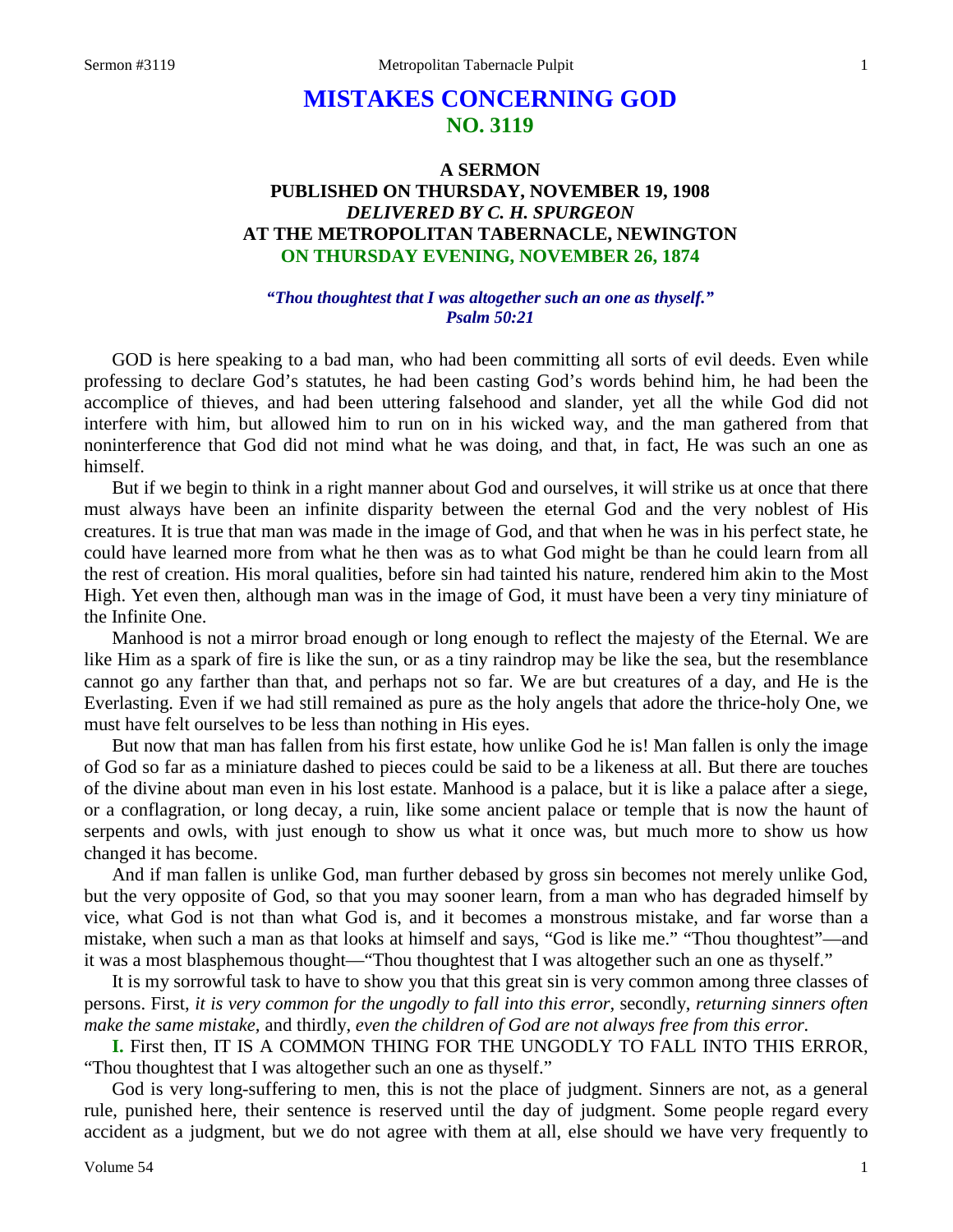condemn the innocent. Our Lord has very expressly told us that those upon whom the tower in Siloam fell were not greater sinners than the rest of those who dwelt in Jerusalem at that time, and that the Galileans whom Pilate slew, and whose blood he mingled with their sacrifices, were no worse than the other Galileans who went up to the temple, and came away unharmed [See sermon #408, Accidents, not Punishments, a copy of which Dr. Livingstone carried during his African travels, and on which he wrote, "Very good–D. L."].

God does sometimes startle the world with His judgments, but not often. This is not the time of judgment, judgment is yet to come. The objective of God in thus keeping His sword sheathed when, oftentimes, we are inclined to think that it might fairly be drawn, and used, is to lead those who are thus spared to repentance and salvation. "I will spare them yet a little while longer," says the long-suffering Lord, and so the trees that only cumber the ground are not hewn down, and the inference that wicked men draw is not that God wishes them to repent, and turn to Him, but that He is like themselves.

Wicked men imagine that God is like themselves in the following ways. First, *in an insensibility to moral emotion.* They do not care whether a thing is right or wrong, to have done right gives them no joy, to have done wrong gives their hardened hearts no pain. Some of them can curse and blaspheme, the words that make a child of God shudder with horror seem to be their usual language.

In fact, you cannot now stand in our streets, where there are two or three working men, without hearing such filthy language, much of it utterly unmeaning, that you wonder how their companions can endure it, yet none of them seem to mind it, and they will commit deeds which it would be wrong for me to mention, but when they have committed them, they seem to forget all about them, and they suppose because God does not strike them dead, or punish them immediately for their transgressions, that He is just as impervious to moral emotion as they are—that He never grows angry at sin and that He takes no delight whatsoever in excellence.

How grossly do they mistake God in this supposition! He feels sin most sensitively. To Him, it is "exceedingly sinful." It touches the very apple of His eye, it grieves Him at the heart, it vexes His Holy Spirit, yet the ungodly think not so.

They also are *utterly careless about how they perform their own duties in relation to God,* and they suppose that God is equally careless as to the discharge of the office which He sustains. If these ungodly men were made judges, they would neither fear God nor regard man, and they suppose that God, the Judge of all, has no respect for His own moral government, no care for the vindication of His law, that He lets things go just as they please, and will not interfere with men, but will let them act as they like.

If they are servants, they are only eye-servants, and are not careful to do that which is right. If they are masters, they seek only to do the best they can for themselves. The mass of mankind seldom look round to see the general bearings of a question, they only inquire, "How will this affect me?" Each man joins that party in politics, or that particular club, or goes in for the defense of that particular Act of Parliament which he regards as most likely to advance his own interests.

As to the general equity of the whole concern, only a few eclectic spirits will be found who will consider that, and that God should always be a God of equity, that He should look into the motives of men's actions, and especially that He should punish every sinful action, and word, and thought, and act with the utmost scrupulousness as a Judge—all this ungodly men do not understand.

They think that God is as loose and lax as they are, that He plays battledore and shuttlecock with moralities, and will let men do just as they like, never calling them to account. At least they seem to think that if there should be any account to be rendered to God at the last, it will be a very small matter, which will soon be over, and that there is for them no everlasting punishment, no dreadful terrors of the wrath to come.

They think that God is altogether such an one as they are, and *they themselves are indifferent to the condition of others.* If they hear that a man has become a drunkard, it does not greatly concern them. If they hear that a man has been committing an act of uncleanness, very likely they make fun of it, but it never troubles them. If they were informed that hundreds had passed into hell within the last few days,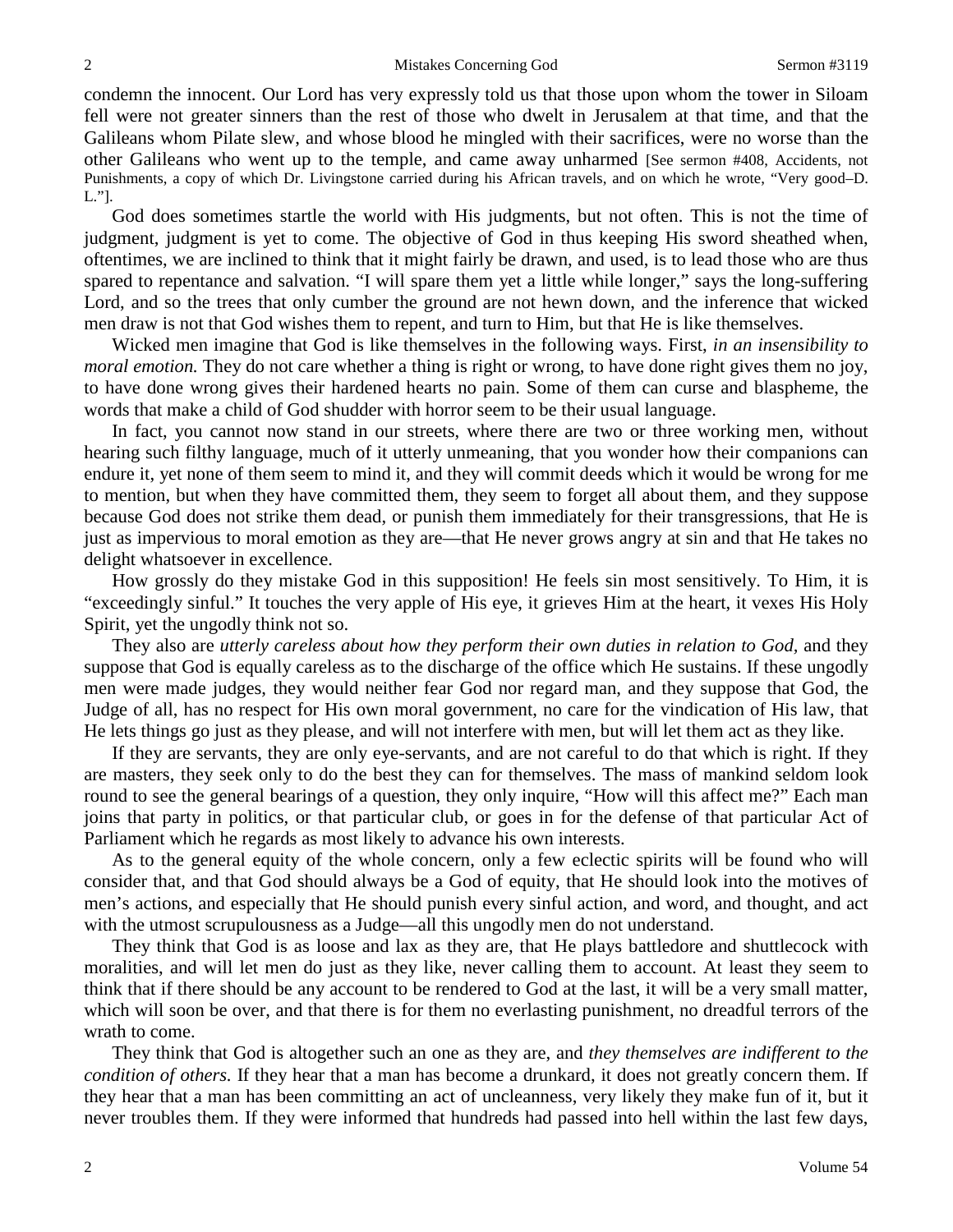they would regard it as no matter of concern to them, and they suppose that God is just as indifferent as they are.

O sirs, why will you so defame your Maker as to think it possible that He can be like yourselves? God is concerned about the character of the poorest man and woman living on the face of the earth. The honesty of that poor work girl, or the chastity of that young man whose name will never be published before the world, is a matter of intense interest to Him. The right that is done, or the wrong that is perpetrated, in every place beneath the sun, is a matter of the deepest concern to Him, He knows it all, writes it all down in His book of remembrance, and feels glad or sad concerning it all.

He is not a God of stone or of wood, He is a God—I know not how to speak of Him with due honor, for He is altogether beyond the range of human imagination or description, but I know that He is a God of wondrous sensitiveness with regard to sin. He cannot bear even to look upon iniquity, His whole being loathes it. We know that He is not indifferent to sin because the inspired psalmist tells us that "God is angry with the wicked every day. If he turn not, he will whet his sword; he hath bent his bow, and made it ready."

Ungodly men also seem to imagine that God, like themselves, is *easily deceived by appearances.*  They go to church or to chapel, and they seem to think that by doing so, they have wiped off all their old scores. What if they have broken God's law in different ways for many years? Have they not been to hear a sermon? Have they not even been to a prayer meeting? Have they not repeated, night and morning, a prayer that their mother taught them when they were children? As for sin, they regard that as a small matter. When they are about to die, they can send for some good man to pray with them, and so everything can easily be made all right. That is their notion.

Ah, but God is not deceived by outward appearances, He looks at the heart and requires that there should be in the heart purity, a love to the right and a hatred to the wrong, and these things are never in the heart apart from the new birth which is always accompanied by faith in Jesus Christ.

We have known some go to the length of thinking, or pretending to think, that *God was an accomplice in their sins.* Because He sat still, and did not at once interfere and smite them, they have said, after the commission of a certain sinful action, that providence seemed to have put them in circumstances where it was necessary for them to do wrong. We have constantly heard men try to make excuse for their sins by reason of the peculiar position or the very remarkable circumstances in which they were placed.

Even a murderer has pleaded his necessities as a reason why he felt that he might burgle, and steal, and even kill to supply his needs. Men will actually say that God has put them where they cannot help doing wrong, and that "fate" decreed it, and God ordained it, and so they seek to shift the blame from themselves.

This is indeed thinking and saying that God is such an one as themselves, and it is the height of impudent blasphemy when a man reaches that point. O You pure and holy God who utterly abhors everything that is evil, how far has the sinner gone in sin when, instead of confessing his iniquity with shamefacedness and humiliation, he dares to speak as if You were as sinful as he is himself!

This condition of heart in which men think that God is like themselves, prevents their feeling any reverence for Him. Hence, many of them render to Him no kind of worship, set apart no day specially as His, and even ridicule the idea of there being any Lord's day in the week, and they have a League of their own for the special purpose of desecrating the day that most of His people regard as His beyond all the other days of the week.

This takes away from them all desire to pray to God. They say, "If we pray to Him, what profit shall it be to us?" His inspired Word is to them no more than any other book, indeed they even venture to criticize it with a severity which they do not show towards the works of their own poets or historians. They utterly reject both God and His salvation.

This mistaken notion concerning God also keeps sinners from repentance. As long as a man thinks that God is as bad as he himself is, he will never repent of his sin. It is often the holiness of God that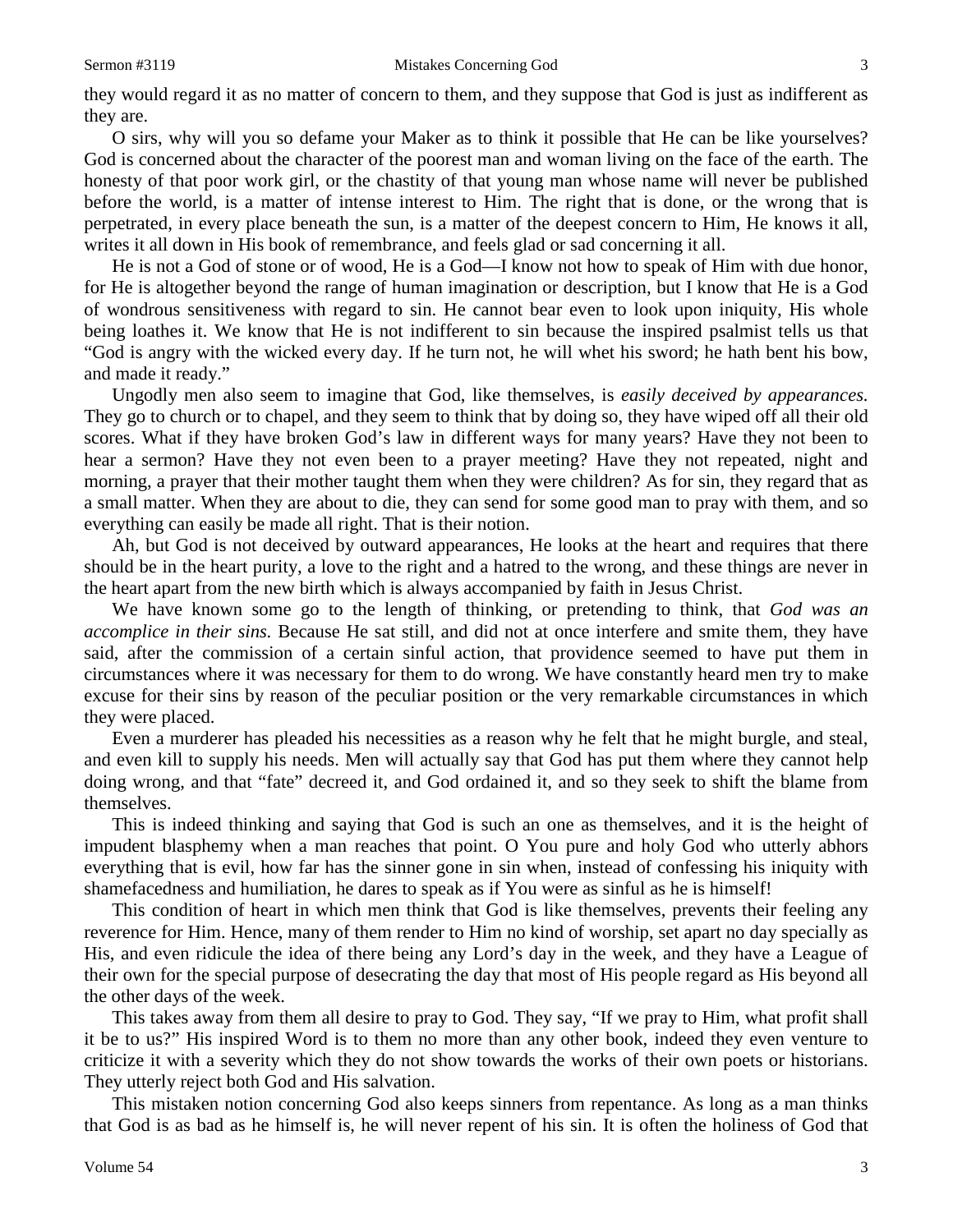breaks men down under a sense of their own guilt. This mistaken idea of the character of God also prevents the exercise of faith, for a man cannot have faith in one whose character he does not respect, and if I am wicked enough to drag God down to my level in my estimation of Him, of course I cannot trust Him, because I have enough sense left to enable me to feel that I could not trust Him if He is like myself. If He is indeed such as my depraved imagination pictures Him, faith in Him becomes an absurdity, and well may the man who thinks this of God say that it is not possible for him to believe in Him.

Of course he could not believe in such a god as he sets up in his own imagination, but O Thou everblessed JEHOVAH, when we know how holy, and pure, and good, and true, and perfect Thou art, and see how opposite to You we are in every respect, we do, like Job, abhor ourselves and repent in dust and ashes, but we find it easy to put our trust in You.

When Your blessed Spirit has opened our eyes to see You, how can we keep from trusting You? When we know You, we must rely upon You. When we see the beauties of everlasting love gleaming in the face of the Lord Jesus Christ, every power of our being seems to say, "I must trust in Him, and rest in Him alone." May God bless these words to any ungodly ones who have been thinking that He is such an one as themselves!

**II.** Now secondly, I am going to speak of the same sin from another point of view, and to show you that RETURNING SINNERS OFTEN MAKE THE SAME MISTAKE CONCERNING GOD.

Numbers of persons are kept from peace of mind through mistaken ideas of God. They think that He is like themselves, and so they do not receive the Gospel. For instance, *it is not the easiest thing in the world to forgive those who have trespassed against us.* There are some people who find this duty to be one of the hardest that they have to perform. Consequently, when a man with such a disposition as that is conscious of having offended God, he thinks it is quite as hard for God to forgive him as it is for him to forgive his fellow man, and judging God by himself, he says, "Surely He cannot forgive me."

Looking at his innumerable provocations, thinking of the twenty, or perhaps forty, fifty, or sixty years or more in which he has hardened his heart against God, he says to himself, "I could not forgive a man who had held out so long against me, so how is it possible for God to forgive me?"

Well might the Lord answer him out of the excellent glory, "You think that I am such an one as thyself, but as high as the heavens are above the earth so high are My ways above your ways, and My thoughts above your thoughts." I have never found a text which says, "Who is a *man* like unto thee, that pardoneth iniquity, and passeth by transgression?" for that is not characteristic of man, but I do find this text, "Who is a *God* like unto thee, that pardoneth iniquity, and passeth by the transgression of the remnant of his heritage?"

Yes, the Lord loves to forgive, He delights to pardon. His justice has been fully vindicated by the death of His Son, the Substitute for sinners. That was necessary, for He could not tarnish His justice even for the sake of His mercy, but now that the righteous Judge sees that the foundations of His moral government will not be shaken by His forgiveness of repenting sinners, He can freely dispense the mercy in which He delights. His mercy endureth forever and whosoever confesses and forsakes his sin shall find mercy. It is not difficult for God to forgive though it may be difficult for us to do so.

The awakened sinner often imagines that *since he would not bestow favors upon the undeserving, therefore God will not.* He hears of the great blessings that are promised in the Word of God to those who believe in Jesus and he says, "This news is too good to be true." Contrasting his own deservings with the fullness of the divine promises, he says, "How can I believe this promise? That one surpasses all credence. How can I accept that other one as true?"

The best reply is that given by God in our text, "Thou thoughtest that I was altogether such an one as thyself." What if the gift seems to be too great for you to receive? Is it also too great for God to give? What if it seems to be too lavish to be given by one man to another? It is not too lavish to be given by Him who is King of kings, and Lord of lords. Like as a king gives—nay, like as a *God* gives, does He give unto you.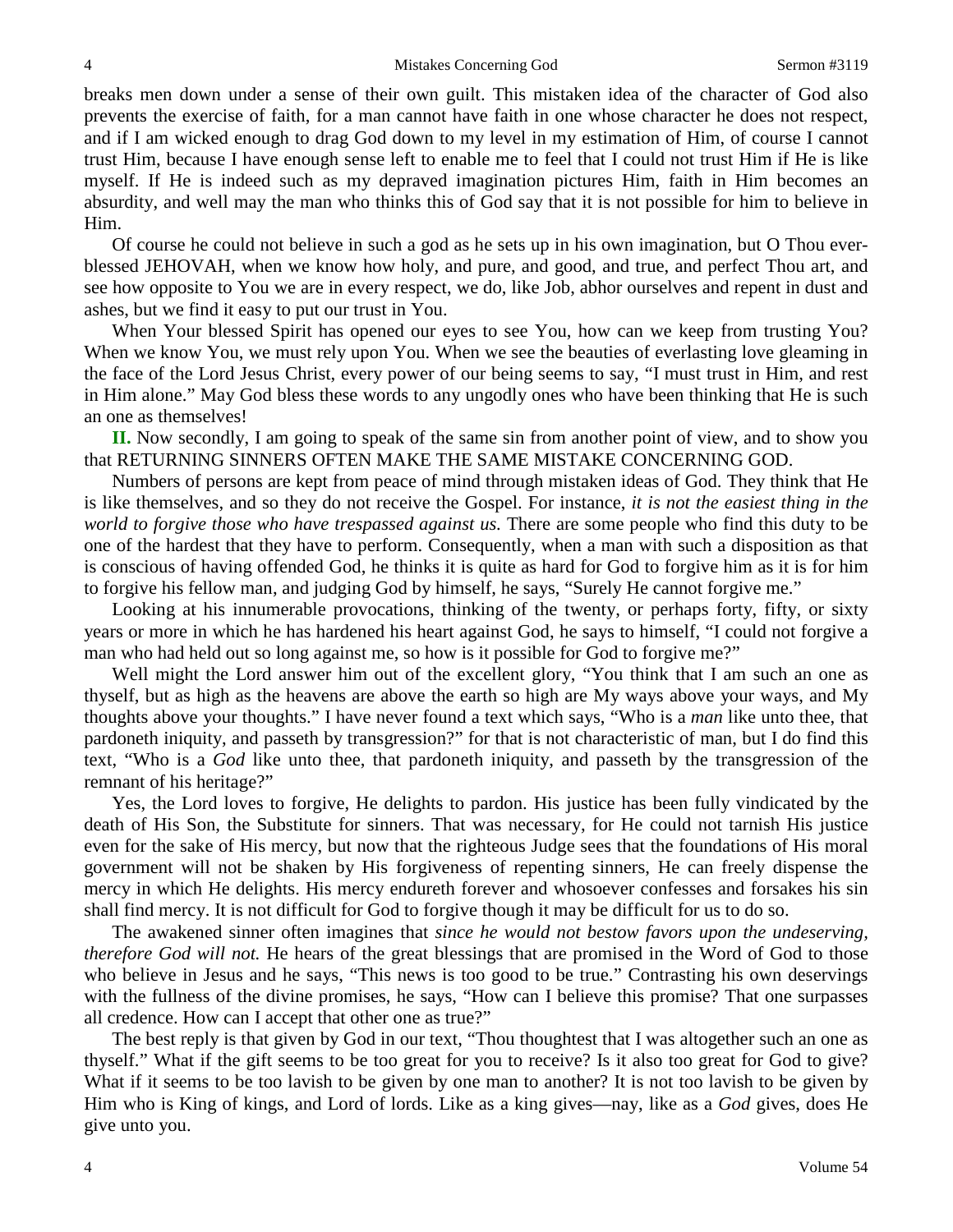#### Sermon #3119 **Mistakes Concerning God** 5

The greatness of the divine promises, instead of staggering our faith, ought to be the evidence of their truthfulness. Is it reasonable to suppose that God would promise to do only little things for those who trust Him? Oh, judge not so! He "doeth great things past finding out; yea, and wonders without number." His mercies are high as heaven, and wide as the East is from the West.

The convinced sinner is also often troubled with the thought that *God cannot mean what He says.*  "What!" he asks, "can I be pardoned in a moment, be justified in a moment, be saved from hell and made an heir of heaven all in a moment?" He thinks it cannot really be so, and he thinks so because he often says what he does not mean, and he therefore thinks that God speaks in the same style. But sir, I pray you not to measure God's corn by your bushel. If *you* play with words, JEHOVAH never does. Hath He spoken, and will He not do as He hath said? Hath He promised, and shall it not come to pass?

The sinner next thinks that *surely God cannot mean to give him all this mercy freely.* He says to himself, "If a man had offended me, I should expect him to make some reparation before I forgave him. I would look for something at his hands, and is God's mercy to be given to the undeserving, and nothing to be asked of him before it is given? How can that be?" He thinks that God cannot mean it, and that the Scriptural declaration concerning the freeness of salvation cannot be meant to be taken literally as it stands.

When this invitation sounds in a man's ears, "Come now, and let us reason together, saith the Lord: though your sins be as scarlet, they shall be as white as snow; though they be red like crimson, they shall be as wool," he says, "They are beautiful words, but they cannot apply to me, just as I am, without anything to recommend me." So he practically thinks that God talks as he does himself, without meaning what He says. But verily it is not so, for every promise of God is true, and shall be fulfilled to the letter.

This poor convinced sinner next says, *"But surely, you do not mean to say that God will give me all this mercy now."* Yes I do, for He says, "I have heard thee in a time accepted, and in the day of salvation have I succored thee: behold, now is the accepted time; behold, now is the day of salvation." Yet, because this sinner has himself been dilly-dallying, and procrastinating, and postponing, he thinks that God will act in the same manner and will say to him, "You must wait now, you have waited for your own pleasure, now you may wait for Mine." But there is nothing in Scripture to warrant such an idea as this. It is only our trying to drag God down to the level of our narrowness and littleness that makes us think so.

It is immediate salvation, instantaneous pardon that God delights to give. He speaks and it is done, He commands and it stands fast. There stands the sinner in his rags, filthy from head to foot, degraded and debased, but the command comes from the excellent glory, "Take away his filthy garments from him," and they are gone in a moment. "Wash him from his defilement," and he is at once clean. "Array him in white garments," and he is so arrayed. "Set a fair mitre upon his brow," and the mitre is there. What the Lord does requires no time.

We need weeks, months, years, to do what we have so do, but when Christ had even to raise the dead, He did it in a moment. He simply said, "Lazarus, come forth," and there was Lazarus. He touched the bier on which the dead young man lay, and the young man at once sat up and began to speak. He said to the little maiden, "Talitha cumi," and she opened her eyes at once, and rose from her bed ready to eat the refreshment which the Savior commanded her parents to bring her. O poor sinners, I pray you do not doubt that the great mercy, the free mercy of Jesus Christ is to be given even now, if your hand is but stretched out to receive it!

I have known some get into their heads the notion that simply to trust in Christ cannot be the right thing for them to do. They say, "Surely, there is a great deal more to do besides that." Yes, there is much more to do after you have believed, but the Gospel command says, "Believe on the Lord Jesus Christ, and thou shalt be saved." One says, "I will go home and pray," another says, "I will read the Scriptures," and there are some who, in their despair of finding peace, resolve to do nothing at all.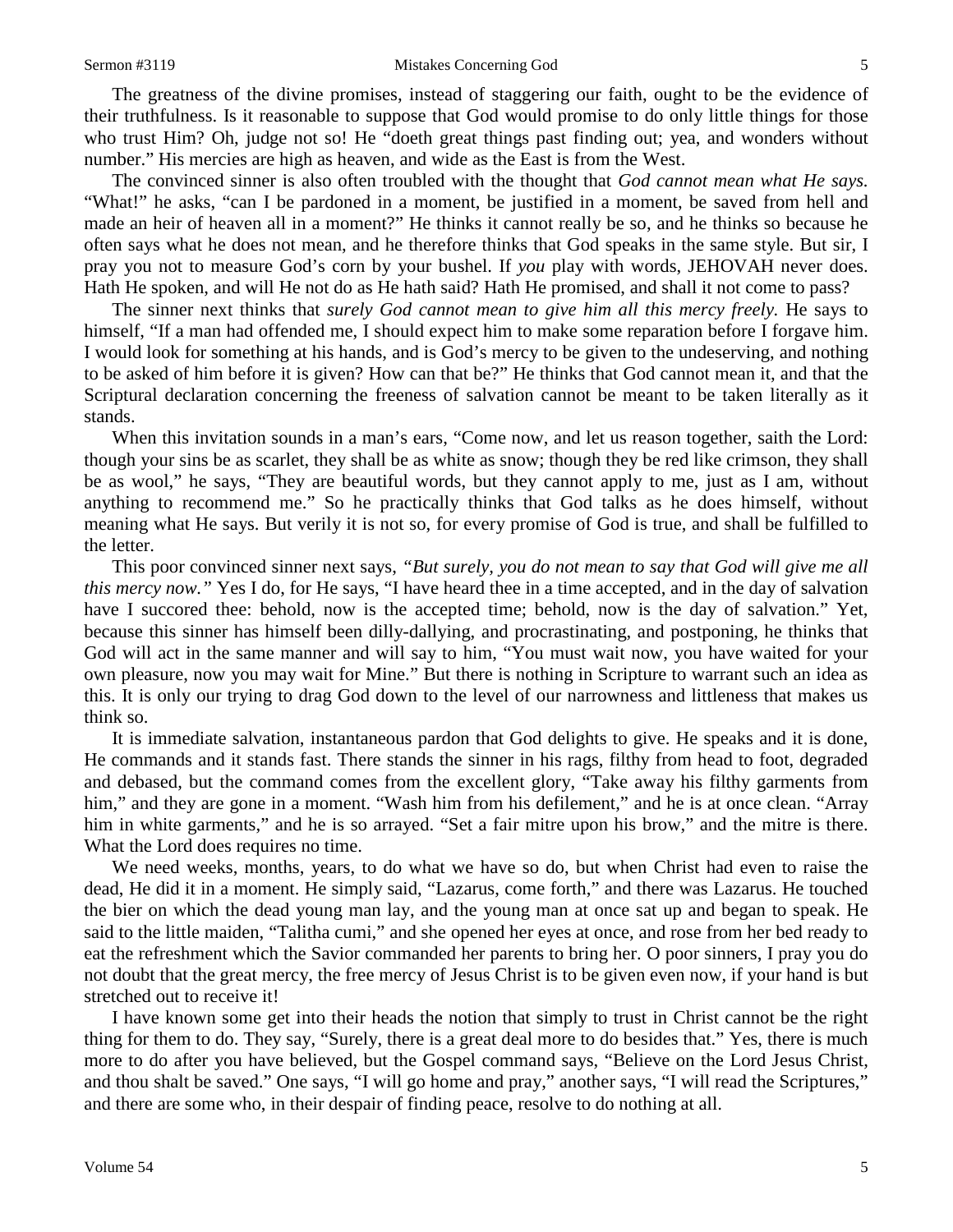Some time ago, a young man, who had been greatly concerned about his soul, came to the conclusion that he must be lost, and he determined not to read the Bible, nor to attend a place of worship, for twelve months. But this very resolve made him still more wretched, and one day, a Christian woman, to whom he told his feelings, was much grieved at his decision, and she said to him, "What a pity it is that you cannot take Jesus Christ!" As he walked home, that remark stuck in his mind, "What a pity it is that you cannot *take Jesus Christ!"* 

Is that all we have to do—to take Jesus Christ? Yes, that is all. "Believe on the Lord Jesus Christ, and thou shalt be saved," comprehends the whole case, and where faith is exercised by us, we are saved. But we think that there must be something behind the promise because we ourselves often keep something behind in our promises, so again the text is true, "Thou thoughtest that I was altogether such an one as thyself," but it is not so.

If you come just as you are, with all your sin and hardness of heart, and just rest your guilty soul upon the person and the work of the Lord Jesus Christ, resolved that, if you perish, you will perish trusting alone in Him, your heavenly Father will give you a kiss of acceptance, lift the burden from your weary shoulders, and send you home in peace. "Look unto me, and be ye saved, all the ends of the earth," is no lie, no exaggeration, no straining of the truth, put it to the test, sinner. God help you so to do, and He shall have all the praise.

**III.** Before I close, I must have a few words with you who love the Lord, for THERE ARE CHILDREN OF GOD WHO MAKE THIS SAME MISTAKE.

They begin thinking that God is such an one as themselves. Now I am going to find some of you out, I know where you are, for I have been that way myself, I am sorry to say.

Sometimes, *we are afraid that God will overlook us because we are so insignificant.* If we walk through a wood, possibly we say, "What a lonely place this is, there is nobody here!" Yet, just at our feet, perhaps, there are fifty thousand little ants. "Oh, but we do not reckon them!" Why not? They are living creatures, and God reckons them, and He takes care to supply their needs as well as the needs of the people in that great city over there.

And those birds in the trees, ay, and the tiny insects that hide under the bark, that those woodpeckers are seeking after, or those little midges that dance up and down in the air around you, God takes notice of them all, and provides for them all, even as He provides for you. You think, because *you* ignore the insects, that God also ignores them, but He does not.

If the Queen were to come down Newington Butts, it would soon be reported in all the papers, but if there is a poor beggar going past our gates just now, with no shoes or stockings on, that will not be noted in "The Times" tomorrow morning, but God takes notice of beggars as well as of queens. You do not know that poor man who is just going into the casual ward at the workhouse, he is of no consequence to you, is he? But he is of consequence to God, for there is not a human being who is beneath God's notice, nor an animal nor an insect.

If you take the tiniest insect in the world, and put it under a microscope and examine is carefully, you will see that there are upon it marks of divine skill and forethought, and if you are able to learn all about that little creature which will only live a single day, you will find that the arrangements concerning it are truly wonderful.

Yes, God thinks of little things, so you little one, may believe that God thinks of you, and whenever you harbor the notion that you are too poor and to obscure for God to care about you, say to yourself, "Ah, that is because I am thinking that God is like myself. I step on a beetle and think nothing of it, yet, though I might be far more insignificant in comparison with the great God than a beetle can be in comparison with me, God will not crush me. No, He loves me, and He is continually thinking of me."

We also are *apt to grow weary of the sad and the sorrowful*. "Oh!" says one, "I cannot bear to talk to Mr. So-and-so, he has such a gloomy countenance and he speaks in such dolorous tones." Another says, "Really, my poor sister quite wears me out. I used to nurse her with a great deal more pleasure than I do now, for I think she has less patience than she used to have." We get weary of those who cannot cheer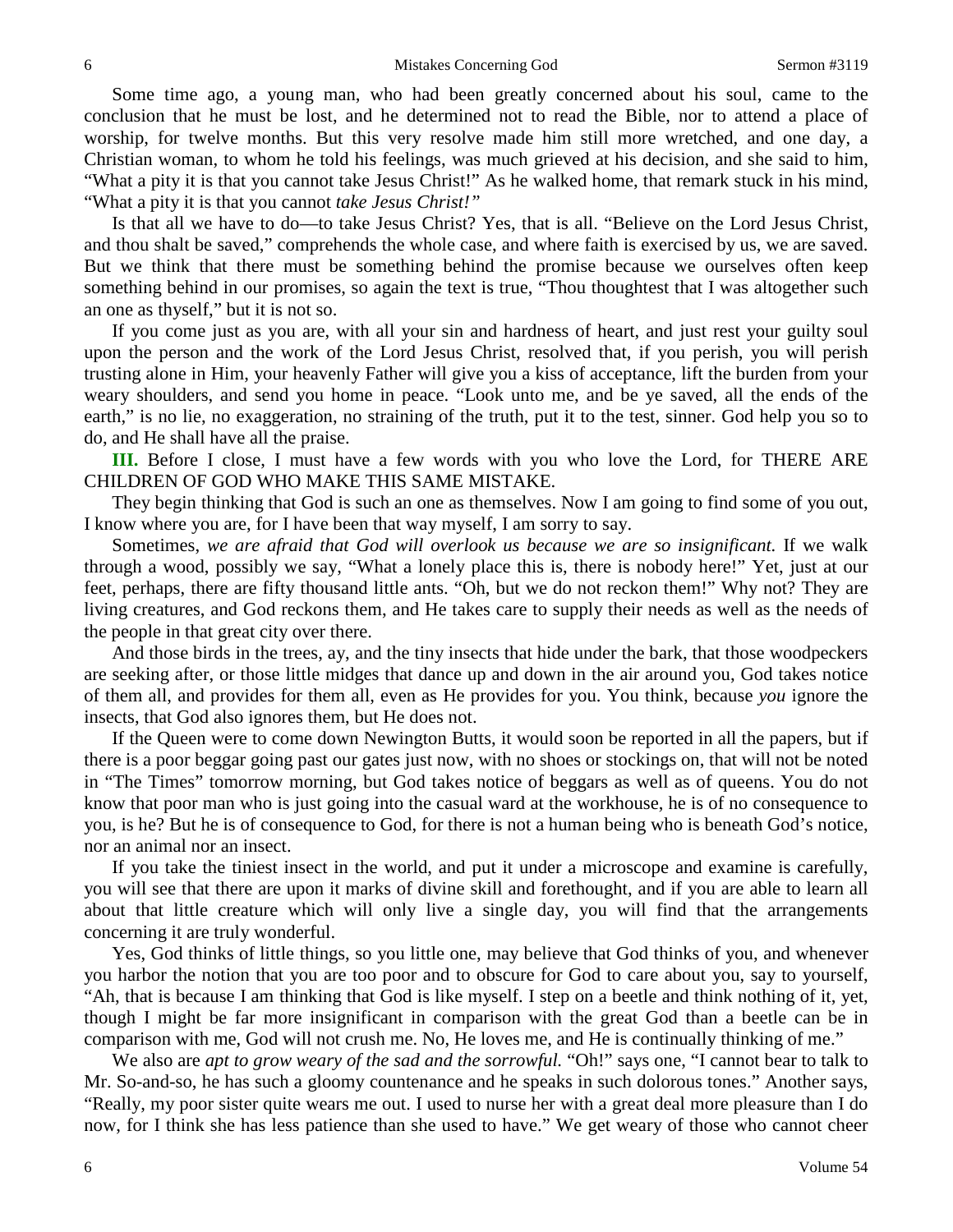#### Sermon #3119 **Mistakes Concerning God** 7

us, those whose lives are full of sadness, and then we think that God gets as weary of us, but He never does. No, O sad ones, the Lord comforts the mourners and cheers those that are cast down. You especially who are sad on account of sin may rest assured that your sadness and dependency will never weary your God, your friends may get tired of you but your God never will.

We also sometimes *forget our promises.* In the multiplicity of things that some of us have to do, it is possible that we occasionally fail to keep our promise, and we are very grieved when, quite unintentionally, it so happens. But God never forgets any one of His promises, so let no one of us ever say, "My God has forgotten me." It cannot be, there never was such a thing as a slip of memory with God. Every promise of His will be kept to the second when it comes due.

We also sometimes find ourselves *loath to give to those who ask of us.* After we have given to several, we feel that we really cannot give to everybody who asks us for help, but it is never so with God. If we have gone to Him a hundred times, let us be all the bolder to go to Him again, and if we know that He has been helping a thousand other poor saints like ourselves, or poor sinners either, let us go to Him again, and go right boldly, for His bounty of mercy is not exhausted, nor His store of grace diminished.

We know too, dear friends, that *we are often unwise.* What man is there on the face of the earth who does not make mistakes? The pope, who is called infallible, makes more mistakes than anyone else ever does. We all make mistakes, and therefore, we imagine that God does the same. When we get into a little trouble, we begin to suspect that there is some mistake in the arrangements of divine providence.

We do not say as much as that, we should be ashamed to say it, especially if anybody heard it, but that is what we think. It seems to us that God has brought us into a difficulty out of which it will not be possible for Him to extricate us. We do not say as much as that, except in our hearts, but beloved, when we even think anything like that, we are really imagining that God is such an one as ourselves.

We know also that we are sometimes *harsh in our judgments,* and that we expect more of people than we ought to, and do not make allowances for their infirmities, and we fancy that God is like we are. But to His dear children He is ever generous and kind, even as Jesus made allowance for His sleeping disciples when He said, "The spirit truly is willing, but the flesh is weak."

I think that we sometimes represent God as being even worse than we ourselves are. When I was ill, some little time ago, I found that I could not keep my thoughts fixed upon any subject as I wanted to do, when I tried to meditate upon holy themes, my mind rambled because the pain I was suffering quite distracted me. I said to a friend who came to visit me that I wished I could concentrate my thoughts, and that I felt as a Christian, I ought to do so.

He said, "Well now, if your boy was as ill as you are and he said to you, 'Father, I cannot think as much about you as I would like to do, my pain is so great,' you would say, 'My dear son, I do not expect you to do anything of the kind,' you would sit down by his bedside and try to comfort him, and you would tell him that while his poor body was so racked with pain, you would not be so unreasonable as to expect him to act in any other way."

I saw at once that my friend was right, and then he said to me, "Do you think that you are kinder to your son than God is to us?" If our notion of God is that He is harsher and sterner to us than we are to our children, it is a very erroneous notion. Some Christian people seem to be afraid to rejoice, yet we love to see our children full of joy, so we may be sure that our heavenly Father loves so see His children happy.

Further, we know that *we ourselves are weak,* and therefore we dream that God is also weak. When the furnace of affliction is very hot, and we feel that we cannot endure its heat, we foolishly think that God cannot uphold us under the fiery trial. If our labor is very hard, and we feel that we cannot accomplish it, we are very unwise to dream that God cannot give us all the strength we need for our task. How can we be so foolish as to estimate the omnipotence of JEHOVAH by our weakness, for I will not venture to call it strength?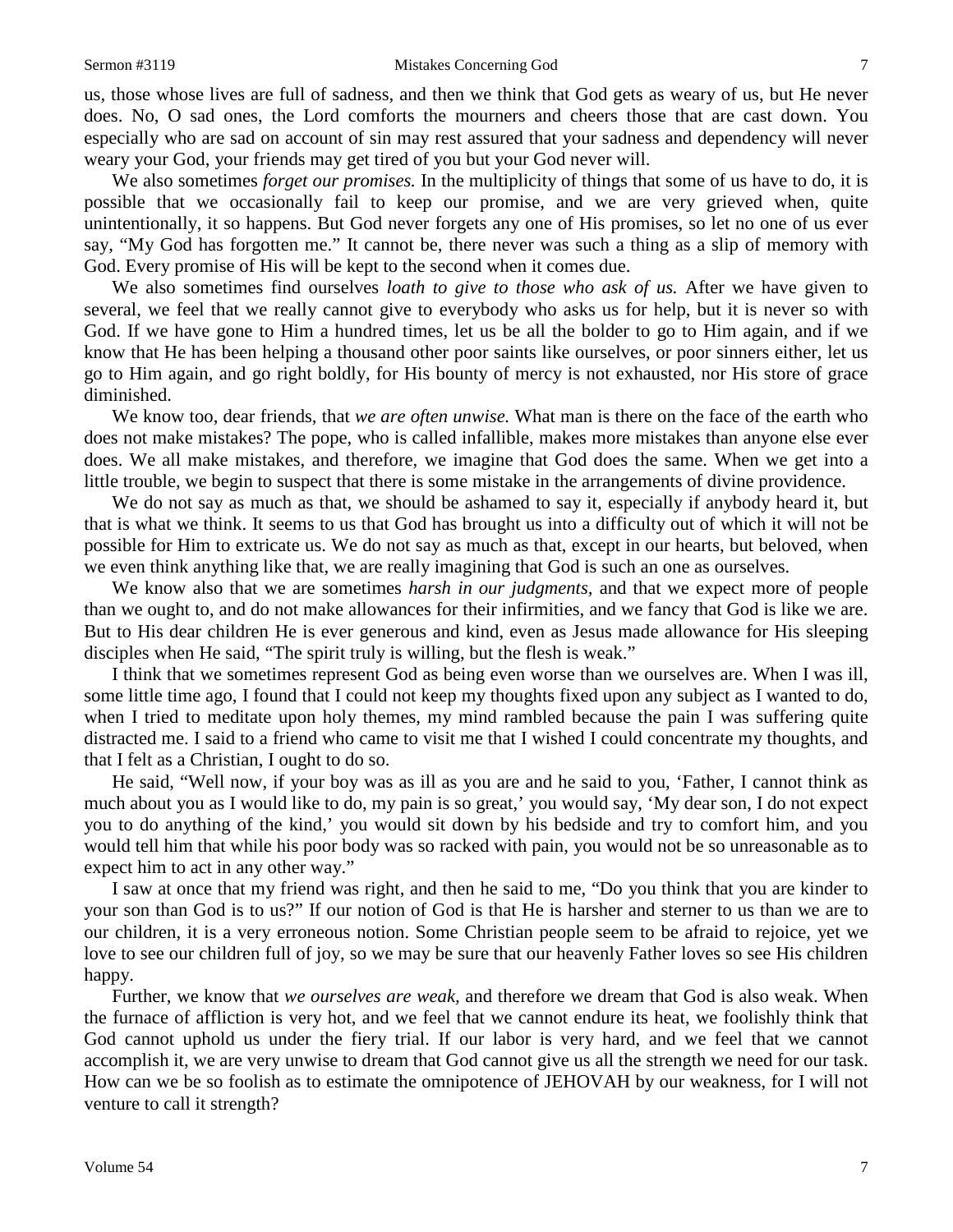We also know that *we constantly change.* We are as fickle as the weather—fair today and foul tomorrow, and therefore we fancy that God changes as often as we do. Some talk about His loving His children today and hating them tomorrow, but that is not true. Listen to these texts, "I am the LORD, I change not; therefore ye sons of Jacob are not consumed." "God is not a man, that he should lie; neither the son of man, that he should repent." "Every good gift and every perfect gift is from above, and cometh down from the Father of lights, with whom is no variableness, neither shadow of turning." Judge not the Lord then by your fickleness as if He were such an one as yourselves.

The mischief of this mistake on the part of Christians is that *we narrow the possibility of our attainments.* We think that we cannot overcome sin, we think that we cannot walk in the light as God is in the light, we think that we cannot enjoy abiding fellowship with our Lord, we think that we cannot be holy, and all this is because we only think of what *we* can do, not of what God can do for us and in us. Now, as far as the poles are asunder should be our estimate of ourselves and our estimate of God. Christ not only says to us, "Without me ye can do nothing," but also, "All things are possible to him that believeth," to him who thus links himself with the omnipotence of God.

And I believe, brethren, by thinking that God is like ourselves, *we also limit the probabilities of success in His work.* If we could have the management of the affairs of the kingdom of God upon the earth, and the power to convert a hundred thousand sinners tomorrow should be put into our hands, we should be wise if we asked God to take back that power, for I am quite certain that God will save a hundred thousand sinners in a day when things are ripe for it—ay, and He will save a nation in a day when the right time comes.

But if there were to be a thousand persons saved under one sermon, or three thousand, as on the day of Pentecost, in any place in London, there is not a church on the face of the earth that would believe in the reality of the work, and the result would be that those who were converted would not be added to the church as the three thousand were on the day of Pentecost.

Even professing Christians would say, "This is wildfire that will do more harm than good, we do not believe in it." If they were told that one person, or perhaps two, had been saved, they might believe that—possibly not the two, though they might half believe in the one, but if there were three thousand who professed to be saved, they would say, "Oh, that could not be!" The reason for this unbelief is that members and ministers alike have the mistaken notion that God is such an one as we are. Many ministers feel very happy if they have a dozen conversions in a year, and some are quite content if there is one conversion in a dozen years.

A brother minister said to me, the other day, "We have had a baptism at our chapel this year, bless the Lord." "Oh!" I said, "how many have you baptized?" "There were two," he replied, "and one of them was my own son." I said, "Yes, bless the Lord for those two, but what are we to say about those in your congregation who are not converted to God?"

When we judge the Lord by what we ourselves are, our belief is like that which prevented the Master from doing many mighty works in His own city of Nazareth. May the Lord be pleased to give us a far higher conception of what He really is, for that will enable us to do much more for Him. It is because of this mistaken notion of ours concerning God that we limit our desires, slacken our endeavors, and are satisfied to have everything on the pigmy scale when it might be gigantic. We are content with pence when we might have pounds of grace. We are satisfied with the very imperfect cultivation of a tiny plot of land when the broad acres of God's bounty lie before us.

We win an inch or two of the enemy's territory, and we throw up our caps, and cry, "What mighty" conquerors we are!" while whole provinces lie unconquered, and whole nations remain ignorant of the Gospel. Then we keep on straitening ourselves more and more, contracting our conceptions and our ideas, the older we grow, till the zealous youth gets to be a "prudent" old man, whose "prudence" consists in chilling everybody he meets, carrying wet blankets to cover up everyone who has a little life in him, snuffing everybody's candle, and generally managing to snuff all the candles out.